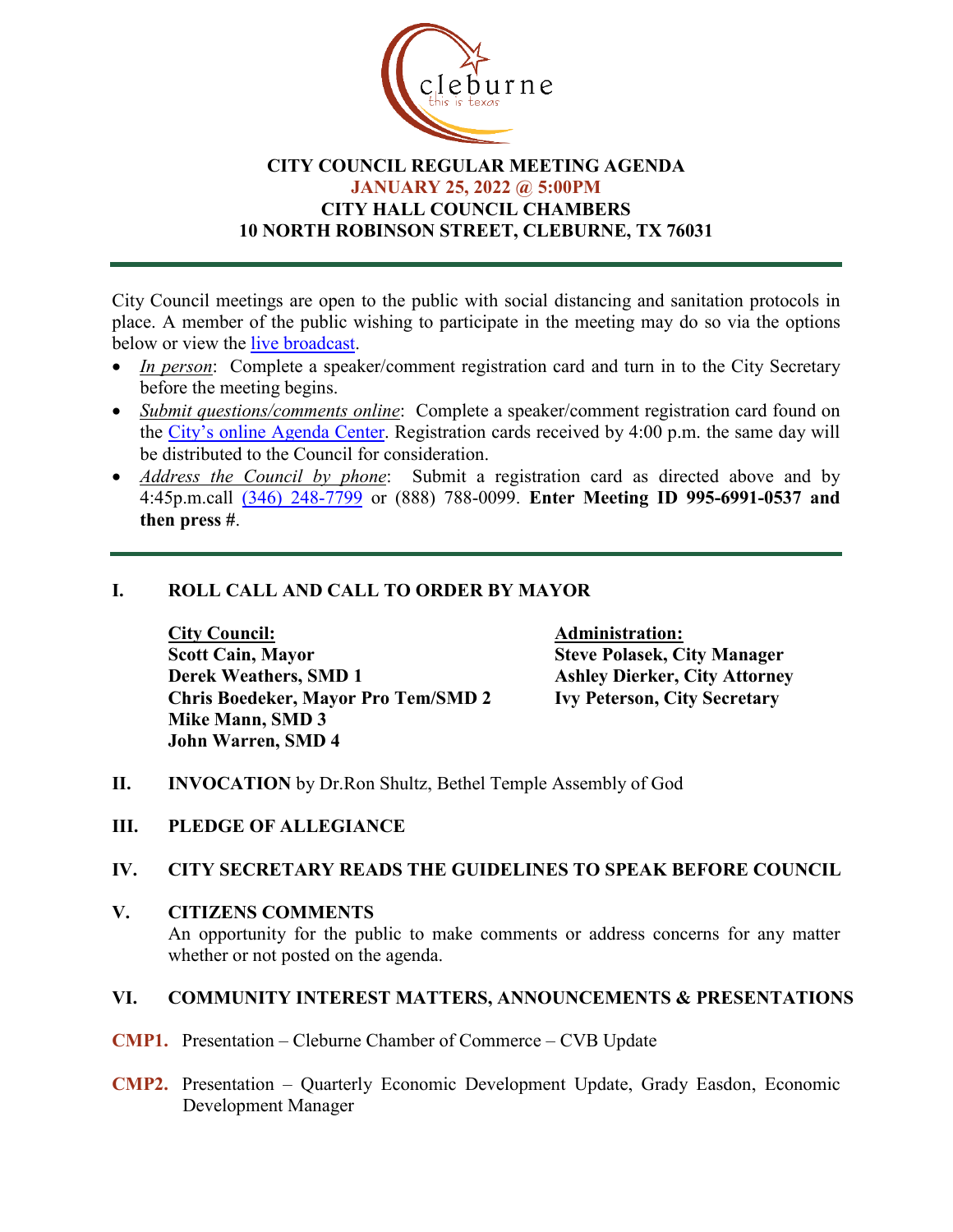**CMP3.** Public Works Projects Update, Jeremy Hutt, Director of Public Works

## **CONSENT AGENDA**

All of the following items on the Consent Agenda are considered to be routine and selfexplanatory by the Council and will be enacted with one motion. There will be no separate discussion of these items unless a Council Member or citizen so requests. For a citizen to request removal of an item, a speaker card must be filled out and submitted to the City Secretary prior to the beginning of the meeting.

### **MN1. CONSIDER MINUTES FOR THE JANUARY 11, 2022 REGULAR COUNCIL MEETING.**

#### **RS1. CONSIDER A RESOLUTION CONSENTING TO THE EXTENSION OF THE DECLARATION OF LOCAL DISASTER UNTIL FEBRUARY 8, 2022.**

Presented by: Steve Polasek, City Manager

Summary: On March 23, 2020, the Mayor executed a Declaration of Local Disaster ("Declaration") for the City of Cleburne pursuant to Section 418.108(a) of the Texas Government Code, which was for a period of seven days. In accordance with 418.108(b) of the Texas Government Code and following Governor Greg Abbott's executive orders, the City Council has approved extensions to said Declaration, and continues to take actions to promote health and safety, and suppress the spread of COVID-19 in the community. This resolution for your consideration is to extend the existing Declaration to the next regular council meeting date of February 8, 2022 at 11:59 p.m. central standard time.

### **RS2. CONSIDER A RESOLUTION AUTHORIZING A CHAPTER 380 ECONOMIC DEVELOPMENT INCENTIVE AGREEMENT WITH KR HOMES, LLC TO REIMBURSE AN AMOUNT EQUAL TO ASSESSED AND COLLECTED IMPACT FEES UP TO A MAXIMUM OF \$4,000 FOR CONSTRUCTION OF A NEW HOME LOCATED AT 890 SABINE AVENUE.**

Presented by: Grady Easdon, Economic Development Manager

Summary: KR Homes, LLC has submitted an application for reimbursement of impact fees under the Infill Lot Impact Fee Rebate Incentive Program that was first adopted by City Council at the January 28, 2020 meeting, and renewed as part of the Fiscal Year 2022 budget that was adopted at the September 14, 2021 meeting. The applicant's approximate investment will be \$135,000 for a 1,485 square foot home to be constructed at 890 Sabine Avenue. This is one of the many "infill lots" in Cleburne that have been acquired by builders or developers. As part of the Program, the builder must meet certain design and development standards and other criteria in order to qualify for reimbursement of these fees. Based upon a copy of the application documents and building plans submitted, the project meets the required criteria for Council consideration. Should this request be approved, there will be \$36,000 in funding remaining for future projects under this program.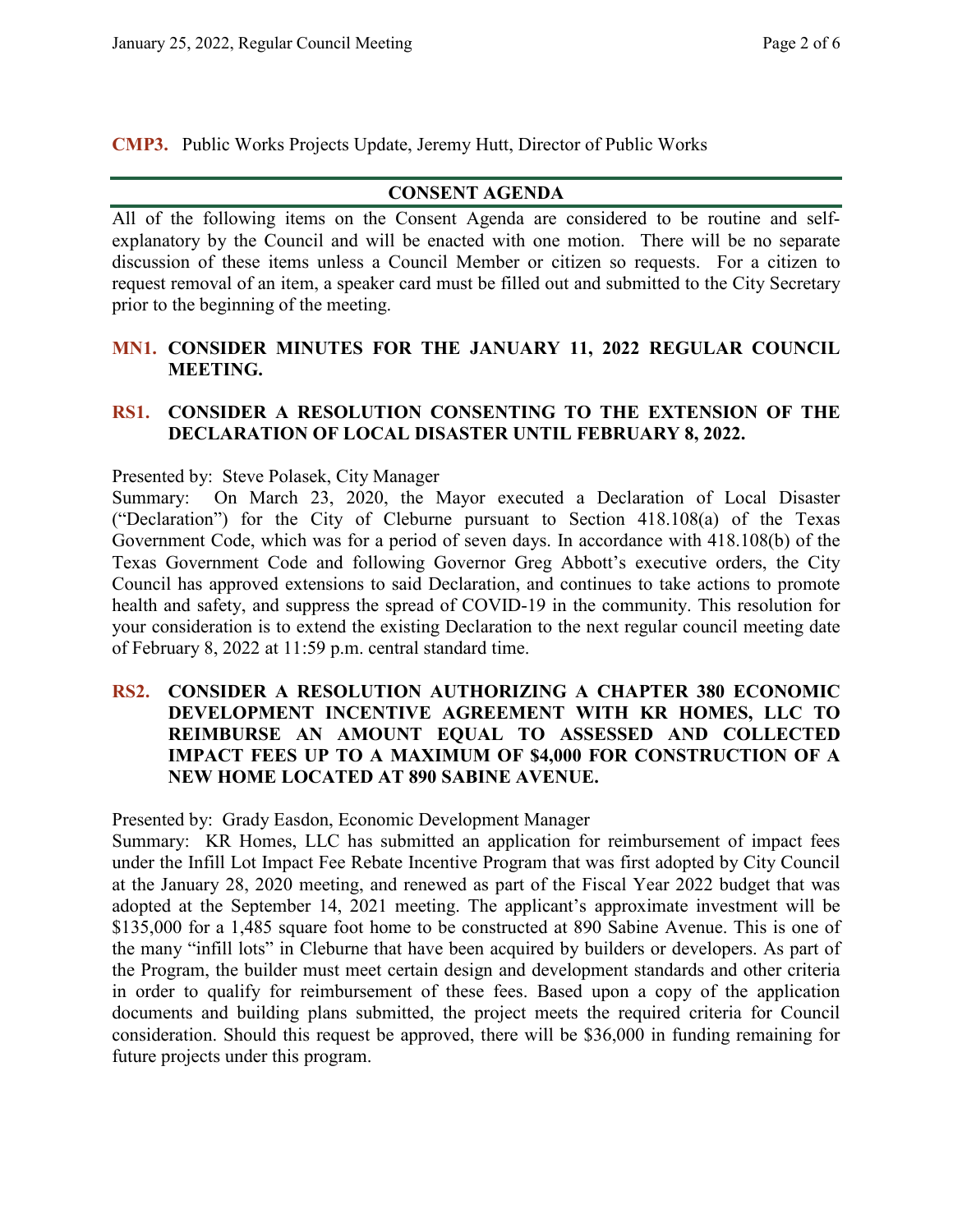#### **RS3. CONSIDER A RESOLUTION AUTHORIZING A CHAPTER 380 ECONOMIC DEVELOPMENT INCENTIVE AGREEMENT WITH PRESCHER CUSTOM HOMES TO REIMBURSE AN AMOUNT EQUAL TO ASSESSED AND COLLECTED IMPACT FEES UP TO A MAXIMUM OF \$4,000 FOR CONSTRUCTION OF A NEW HOME LOCATED AT 202 HOLLINGSWORTH STREET.**

Presented by: Grady Easdon, Economic Development Manager

Summary: Prescher Custom Homes has submitted an application for reimbursement of impact fees under the Infill Lot Impact Fee Rebate Incentive Program that was first adopted by City Council at the January 28, 2020 City Council Meeting and renewed as part of the Fiscal Year 2022 budget that was adopted at the September 14, 2021 meeting. The applicant's approximate investment will be \$185,000 for a 1,220 square foot home to be constructed at 202 Hollingsworth Street. This is one of the many "infill lots" in Cleburne that have been acquired by builders or developers. As part of the Program, the builder must meet certain design and development standards and other criteria in order to qualify for reimbursement of these fees. Based upon a copy of the application documents and building plans submitted, the project meets the required criteria for Council consideration. Should this request be approved, there will be \$32,000 in funding remaining for future projects under this program.

## **RS4. CONSIDER A RESOLUTION AUTHORIZING AN INTERLOCAL AGREEMENT FOR MUTUAL ACCESS TO CLOUDLIBRARY DIGITAL RESOURCES WITH THE TEXAS CLOUDLINK GROUP.**

Presented by: Tina Dunham, Library Director

Summary: CloudLibrary is a new digital platform for eBooks and eAudiobooks made available by membership in The Texas Cloudlink Group. Cleburne Public Library will share digital resources with forty-five other libraries thru this Interlocal Agreement. This new resource will increase availability of digital titles for library patrons.

## **OR1. CONSIDER AN ORDINANCE AMENDING THE FISCAL YEAR 2022 BUDGET (#2) BY APPROPRIATING \$29,950 TO THE 4B ECONOMIC DEVELOPMENT CORPORATION FUND #9 FOR A SOUND SYSTEM AT BOOKER T. WASHINGTON COMMUNITY & RECREATION CENTER.**

Presented by: Rhonda Daugherty, Director of Finance

Summary: Staff is requesting a budget amendment to the capital appropriations in the 4B Economic Development Corporation budget for a sound system approved by the 4B Board of Directors at their meeting on August 12, 2021. The sound system was erroneously omitted from the City of Cleburne's FY 2022 budget document presented to council for approval. This additional appropriation will provide the funding as intended by the city staff and adopted by the 4B Board of Directors at their meeting.

The proposed budget amendment in the amount of \$29,950 will revise the total adopted 4B budget of \$3,916,507 (Ordinance OR09-2021-45) to \$3,946,457, funded with 4B fund reserves.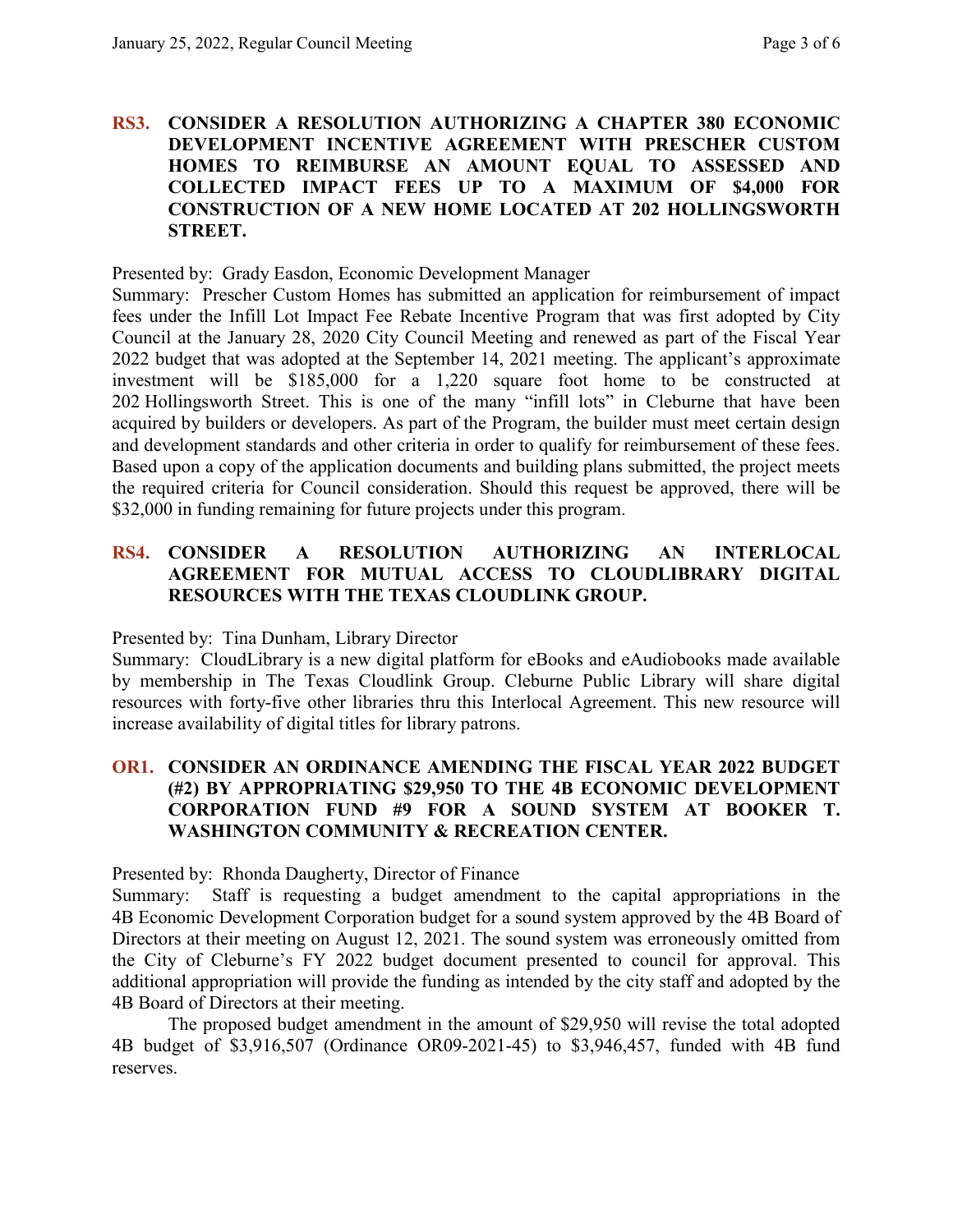#### **RS5. CONSIDER A RESOLUTION AUTHORIZING MEMBERSHIP WITH TEXBUY THROUGH AN INTERLOCAL COOPERATIVE PURCHASING AGREEMENT WITH REGION 16 EDUCATION SERVICE CENTER.**

Presented by: Rhonda Daugherty, Director of Finance

Summary: The City of Cleburne desires to utilize cooperative purchasing through TexBuy on select governmental purchases in order to enjoy greater economy of scale and thereby reduce prices for certain commodities and services used by multiple governmental entities. TexBuy is a statewide purchasing cooperative hosted by Region 16 Education Service Center in Amarillo, Texas. TexBuy is the Texas representative of the national purchasing organization AEPA (Association of Educational Purchasing Agencies). Many of the awarded contracts offered through TexBuy were solicited nationally by AEPA, providing the most competitive pricing available. All competitive purchasing requirements are satisfied by utilizing cooperative purchasing through organizations such as TexBuy.

### **ACTION AGENDA**

**OR2.** *\*PUBLIC HEARING\** **CONSIDER AN ORDINANCE REZONING ±34.19 ACRES FROM IH (INTERIM HOLDING DISTRICT) AND M2 (HEAVY INDUSTRIAL DISTRICT) TO M2 (HEAVY INDUSTRIAL DISTRICT), LOCATED AT 3604 AND 3740 WEATHERFORD HIGHWAY, AS REQUESTED BY AMS RAILROAD LOGISTICS, REPRESENTED BY TRANS TEXAS SURVEYING, CASE ZC21-031.**

Presented by: David Jones, Community Development Director

Summary: The applicant has requested to rezone approximately 34.19 acres from IH (Interim Holding District) and M2 (Heavy Industrial District) to M2 (Heavy Industrial District) for the properties located at 3604 and 3740 Weatherford Highway. The applicant has indicated their intent to rezone the subject property for future industrial development.

The Planning and Zoning Commission considered this request at their January 10, 2022 meeting and recommended approval with a vote of 7-0.

## **RS6. CONSIDER A RESOLUTION APPROVING THE FINAL PLAT OF DUKE HILL ESTATES, AN ADDITION TO THE EXTRATERRITORIAL JURISDICTION, BEING ±15.049 ACRES, GENERALLY LOCATED NEAR THE SOUTHWEST INTERSECTION OF FM 2135 AND COUNTY ROAD 312, AS REQUESTED BY Q9 TX RE ACQUISITION HOLDINGS I LLC, REPRESENTED BY TRANS TEXAS SURVEYING, CASE PC21-059.**

Presented by: David Jones, Community Development Director

Summary: The applicant is requesting approval of the final plat for Duke Hill Estates, which consists of seven (7) residential lots, generally located near the southwest intersection of FM 2135 and County Road 312, within the City's Extraterritorial Jurisdiction (ETJ).

The final plat meets all of the minimum requirements as outlined in Chapter 154 of the Code of Ordinances. The Planning and Zoning Commission considered this request at their January 10, 2022 meeting and recommended approval with a vote of 7-0.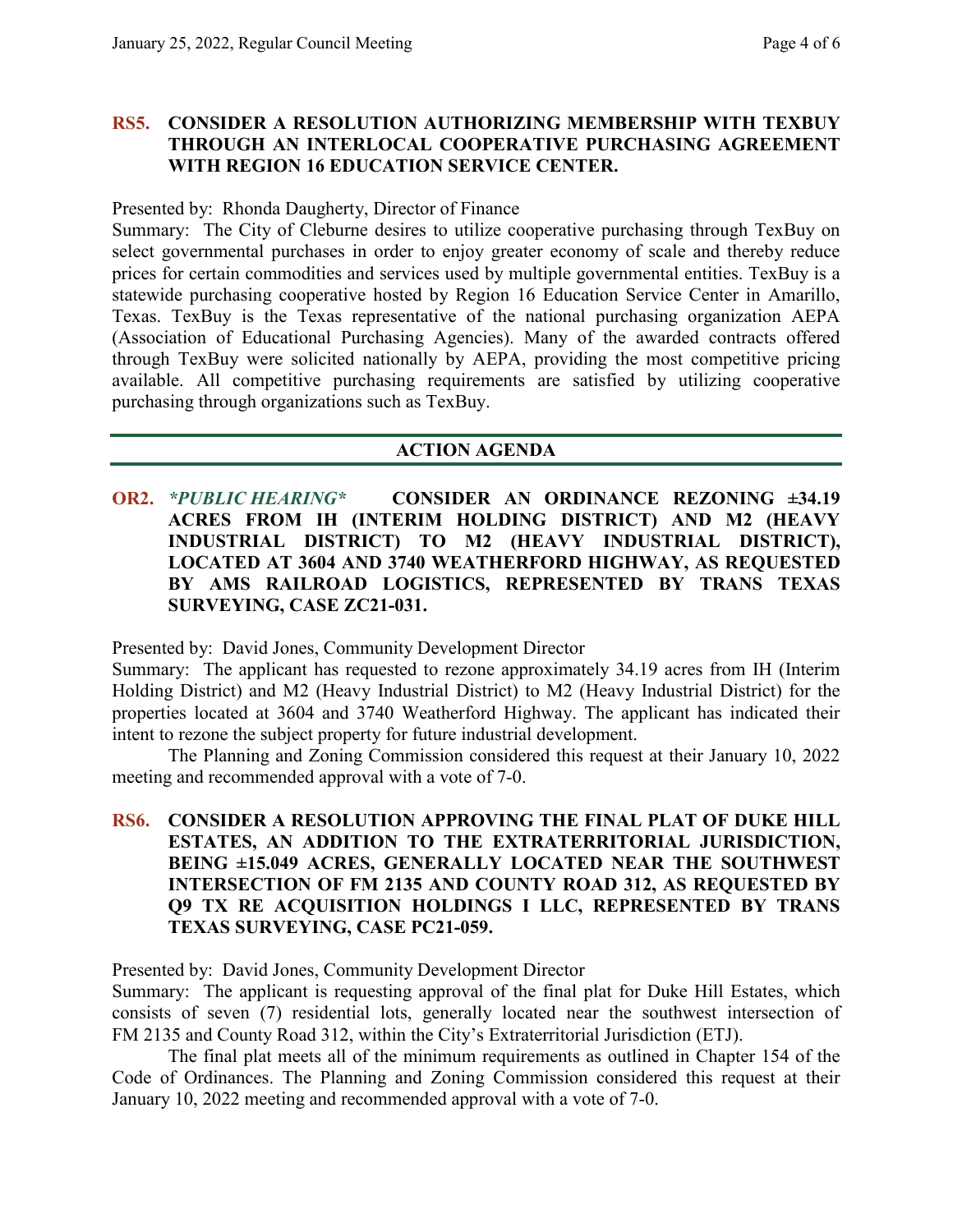### **RS7. CONSIDER A RESOLUTION AUTHORIZING AN AGREEMENT WITH MOTOROLA SOLUTIONS FOR THE LEASE-PURCHASE OF A THREE-POSITION MOTOROLA RADIO DISPATCH CONSOLE SYSTEM, FOR AN AMOUNT NOT TO EXCEED \$949,476.**

Presented by: Linn Goodman, Assistant Chief of Police

Summary: The system will be a lease/purchase that will replace the current 15-year old console system that is beyond its end of life. The purchase includes installation of three console positions, a logging recorder for phones and radios, and training.

The lease/purchase will be paid in five equal annual payments of \$141,878, totaling \$709,386, with the first payment due February 1, 2023 and the last payment due February 1, 2027 and there is no penalty for early payoff. In addition to the five annual lease/purchase payments there are annual recurring maintenance costs that total \$240,090 in Fiscal Years 2023- 2027. The cost of the lease/purchase and ongoing maintenance costs is \$949,476. Anticipated completion is summer of 2022.

#### **RS8. CONSIDER A RESOLUTION AUTHORIZING AN AGREEMENT WITH MOTOROLA SOLUTIONS FOR ASTRO CONNECTIVITY SERVICES, FOR AN AMOUNT NOT TO EXCEED \$115,000.**

Presented by: Linn Goodman, Assistant Chief of Police

Summary: The Fiscal Year 2022 budget authorizes funding for \$100,000 to install managed site link connections (Astro Connectivity Service) that will connect the City of Cleburne's MCC7500 dispatch console site to the two Regional Master Sites located in Fort Worth and Irving, respectively. These links are required for the console site to function. The actual FY 22 cost is expected to be approximately \$27,000. The FY 23 cost is expected to be \$21,100 with a 3% increase each year afterward until FY 26. The total five-year cost will be approximately \$115,000.

## **DISCUSSION & UPDATES**

## **OC1. DISCUSS TRESPASS POLICY FOR CITY PROPERTIES.**

Presented by: Craig Huskey, Assistant Chief of Police Summary: Discuss proposed policy to provide the public and City staff at City Property, buildings, and facilities, to the extent permitted by law, an environment free from unlawful and disruptive behavior that interferes with City and public business and activities.

## **EXECUTIVE SESSION**

Pursuant to the Open Meetings Act, Chapter 551, and the Texas Disaster Act, Chapter 418 of the Texas Government Code, Executive Session may be held at any time during the meeting that a need arises for the City Council to seek advice from the City Attorney as to any posted subject matter of this City Council Meeting.